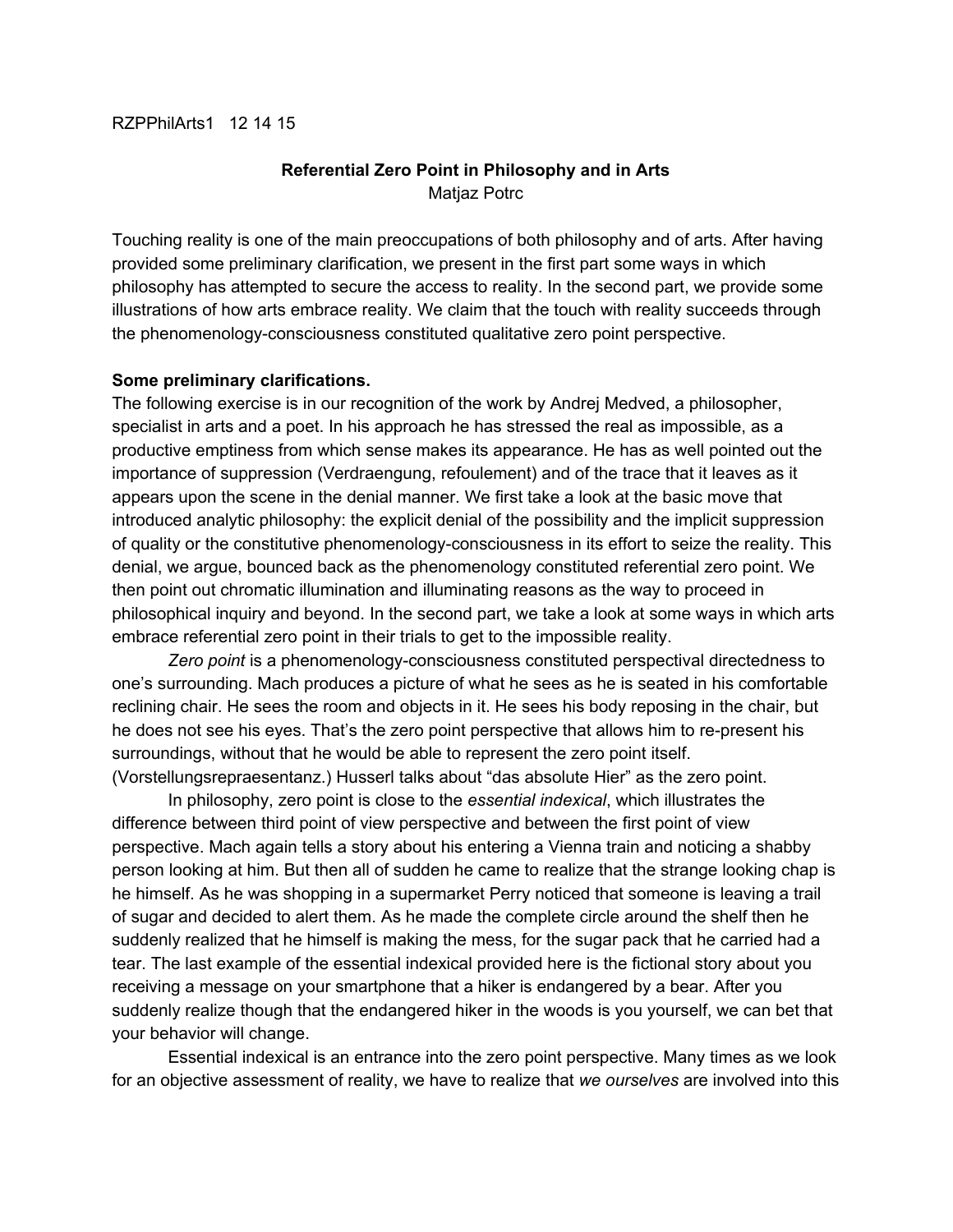endeavor. This can be shown for both philosophy and arts. At least we believe that to be in value for the segments presented in what follows.

## **The denial (Verneinung) of the qualityphenomenology in referential trials to assess the real.**

Philosophy is perhaps in its best mood as it proceeds in playing manner (jeu, Spiel), as Medved has stressed. There are so many areas and approaches of philosophical inquiry nowadays that it is kind of difficult to assess them. One of the main divides though that an observer will encounter is the one between the so called analytic and continental traditions. This last one includes such people as Heidegger and Derrida, while the first mentioned one invokes Russell or Kripke. There seems to be no relation between these two philosophical brands (although Searle, say, had an interchange with Derrida, while Rorty, Brandom and even Putnam show some continental inclinations). Continental philosophy displays an abundance of style with some organizing skills left wanting, whereas analytic philosophy many times excels in technical wimpiness. How did this divide come upon the scene? In order to answer this question, we turn back to the very beginnings of analytic philosophy.

The beginnings of analytic philosophy can be traced to Russell's *theory of descriptions* and more precisely to his paper On denoting (1905). In this paper, Russell proposed an analysis of linguistic expressions, which would allow to counter their misleading implications. In this, Russell follows the tradition of mastering language by such people as Raymundus Lullus, Leibniz and the encyclopedists, but also Frege (Begriffsschrift). This last one tried to produce an artificial, written language designed for reasoning, which would allow to reason without ambiguities and ultimately without spoken language. Two people would perform their reasoning together by tracing the moves of that reasoning upon a two dimensional surface of a page, without the need to talk -- for spoken language would lead to ambiguities, says Frege. So Frege opted for the syntactic mastering of language, and he succeeded to sell this as the predicate logic as we know it today in its many guises, in its difference to the aristotelian subject-predicate logic. Although Frege as well attempted to deal with semantics (Sinn und Bedeutung), it was Russell who tried to master this linguistic segment, by stating what is now known as the wide movement of *analytic philosophy*. Russell's analysis was aimed to expel the misguiding semantic or ontological implications that language tempts us with. Take his example of the sentence:

(S) The actual king of France is bald.

The analysis (Sa) of (S) that he proposes recognizes three ingredients:

(Sa) (ai) There exists an actual king of France & (aii) There exists exactly one such king & (aiii) This king is bald.

The analysis recognizes supposition of existence (ai), uniqueness of the affirmed existence (aii) accommodating the definite article "the", and attribution of a property (aiii) to the mentioned entity.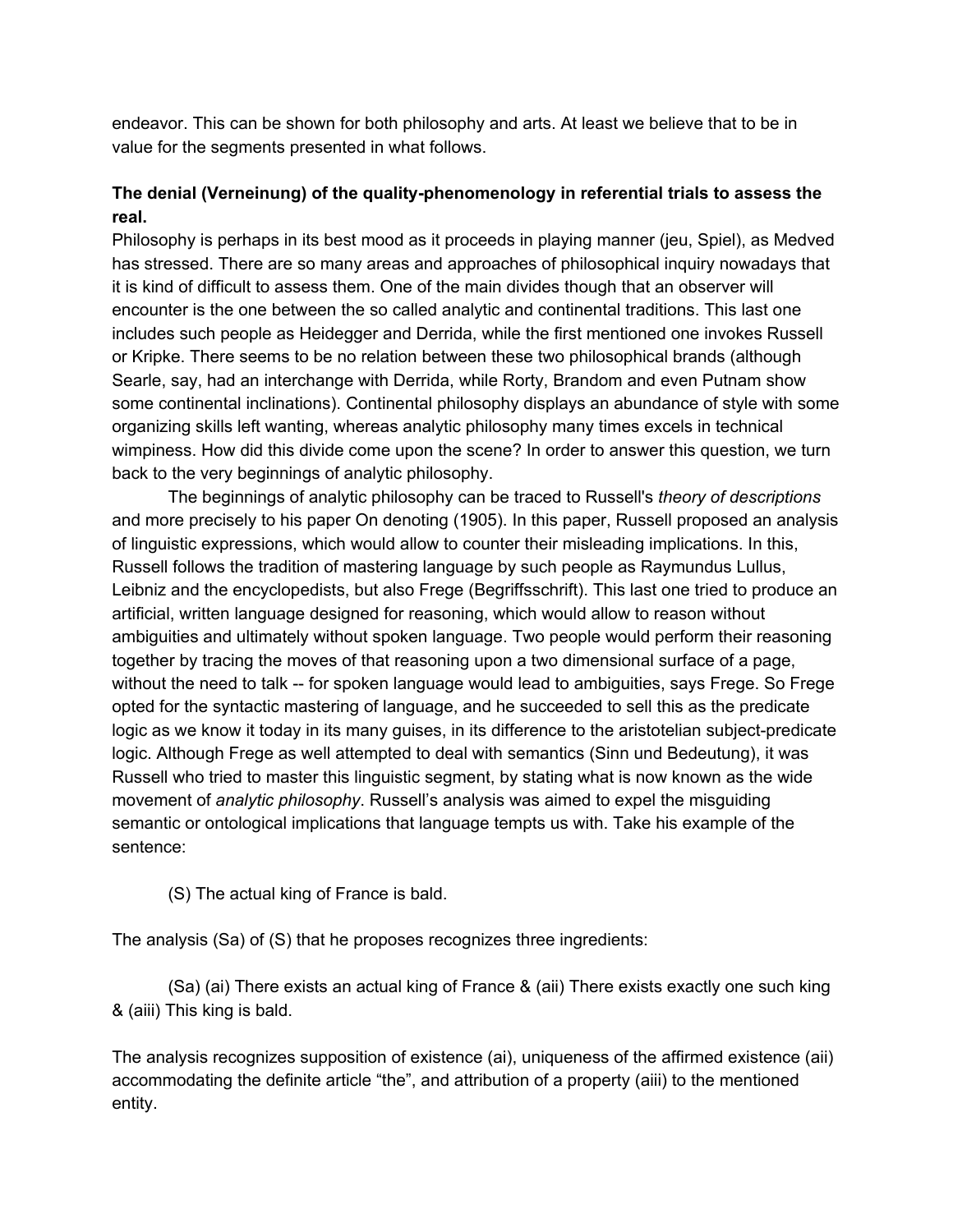Russell proposed to check in the world for the supposition of existence (ai). Exercising this, we do not find any entity there that was affirmed to exist by (S), and so (S) obtains truth value Falsity. As ingredients of analysis (Sa) come in conjunctive manner, conjunction being true only if all its ingredients are, the proof of (ai) is crucial.

In fact, Russell subscribes to two presuppositions in his analysis proposal:

- (1). The function of language is descriptive.
- (2). Referential relation succeeds without constitutive phenomenology.

While the presupposition (1) is thematized by Russell and the subsequent analytic philosophy, such is not the case with the presupposition (2). It remains the denial (Verneinung) part of the analytic philosophy proposal.

As far as the presupposition (1) goes, it is endorsed by the very name of Russell's approach: theory of definite descriptions. The sociologically important thing is that this theory was embraced by the subsequent analytic philosophers, without being challenged for half a century (as in 1950 P.F. Strawson drove our attention to the referential *act*). But presupposition (1) continues to be embraced in several areas of analytic philosophy. In moral theory, cognitivists and noncognitivists are separated by either embracing or denying descriptive function of beliefs that they take or not to be the basis of moral judgments, the beliefs being understood as describing some reality. Descriptive presupposition (1) as well happens to be important in determining referential relation.

Frege saw reference to be object out in the world, whereas senses for him are manners to approach the reference. So he gave some weight to the language, with its connotative potential, in semantic matters, all in banning it from reasoning. Russell now banned the power of language from an assessment of referential relation. What he proposed was *direct check-up for the supposed entity in the world*. This is what Russell attempted with his *logical proper name*. Notice that each name for him (such as Bertrand, Matjaz, the present king of France) still has some connotative power, and this in his view could bring havoc into the referential assessment enterprise. So Russell made recourse to the *direct relation to the world* where one *points* to the searched item, using *demonstrative* expression ("this, that"). He calls this relation one of *acquaintance*. Notice now that the demonstrative assessment of the situation in respect to (ai) is a *direct perspectival involvement* of the one checking for referential adequacy, which is a *referential zero point* activity.

The supposition (2) of the Russellian analysis though that started analytic philosophy was not thematized at all. In order to understand this, we have to stress that before his theory of descriptions Russell subscribed to possible objects of the kind that Meinong argued for. Meinong namely allows for the existence of some kind of possible and even impossible, not just of actual objects, such as Little Red Riding Hood or square circle. People interpreted these objects as subsets of the superset containing all the properties, which would then allow to avoid ontological proliferation objection, in an ordered manner. Meinong anyway thought that the objects in question are part of his theory of objects (Gegenstandstheorie).

Now the important thing with all this is that Meinongian objects are *intentional* objects. Brentano was the first to reintroduce intentionality in the modern philosophy, joining medieval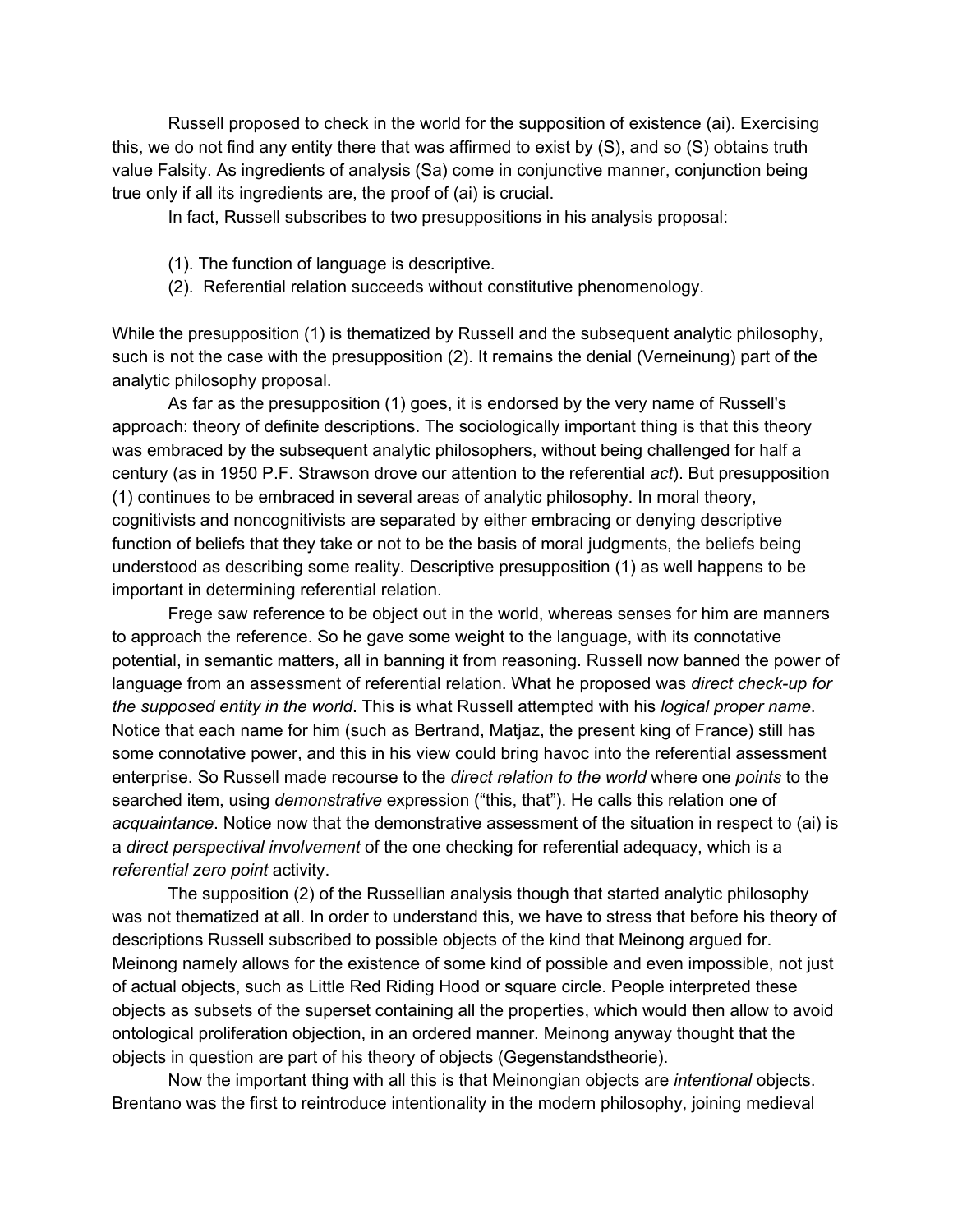and aristotelian traditions. "In each thought, something is thought about, and in each desire, something is desired", Brentano said. So there is the intentional relation. But people discovered that there are two possibilities of how to interpret directedness: as directedness at the content or at the object (Twardowski). Husserl would claim that I am directed at the content of the cat as I now think about the cat that isn't here. Whereas Meinong would claim that I am directed at the object cat. This object may even be some ideal kind of object, entering into theory of objects overall project.

In his theory of descriptions, according to his thematized presupposition (1), Russell argued against possible objects and thus bought *actualism* (looking in the actual world) in opposition to *possibilism*. But the presupposition (2) of his analysis remained non-thematized, namely denying phenomenological constitution to the referential relation. In order to understand this, we have to take a look at the relation of *directedness* as a *generic* view, so that the *referential* relation is just one of its species, a subspecies indeed. The whole Brentanian school namely took it for granted that *consciousnessphenomenology* is the precondition of *intentional directedness*. Now with presupposition (2), Russell dismissed this basing things on consciousness-phenomenology, all in trying to introduce some kind of entirely objective relation for checking the referential supposition. But we have seen that in doing this, he ended up in embracing the direct involvement of *him himself* in the referential check-up in the world, in the manner of *zero point*. Zero point is of course phenomenologically constituted itself. In this manner the consciousness that was barred from the referential relation assessment came back with vengeance through the zero point. That's a case of suppression (refoulement, Verdreangung) and of denial (Verneinung) that consciousness-phenomenology is important in the basic directedness relation. This has of course its consequences for the whole ensuing analytic philosophy, which in this manner was built upon the denial of consciousness-phenomenology and thus of *quality*, given that phenomenology is recognized as the qualitative what-it's-like experience in a situation at hand. With the appearance of the analytic proposal, if we look at the non thematized presupposition (2), we discover that the ensuing continentals embraced a drunken abundance of consciousness, whereas analytic philosophers many times act like zombies. One would sometimes wish for an aristotelian virtuous balance in these matters.

Anyway, a direct objective assessment of the real proved to be impossible, or at least to touch an impossibility, at the very origin of the analytic-continental split.

### **The impossibility of an objective reality assessment bounces back: the referential zero point.**

In the following, we will take a real quick look at the developments in analytic philosophy in respect to its efforts to catch the referential relation, which proves to be one of its central preoccupations. We will point out the matter that was not thematized: that all of these trials in one or another manner end up by embracing the referential *zero point.*

We have already mentioned Russell's direct check-up of reality with his direct epistemic acquaintance supported logical proper name. We could realize that the situation targeted by Russell was that of the *zero point*: it was a direct perspectival involvement in the world, from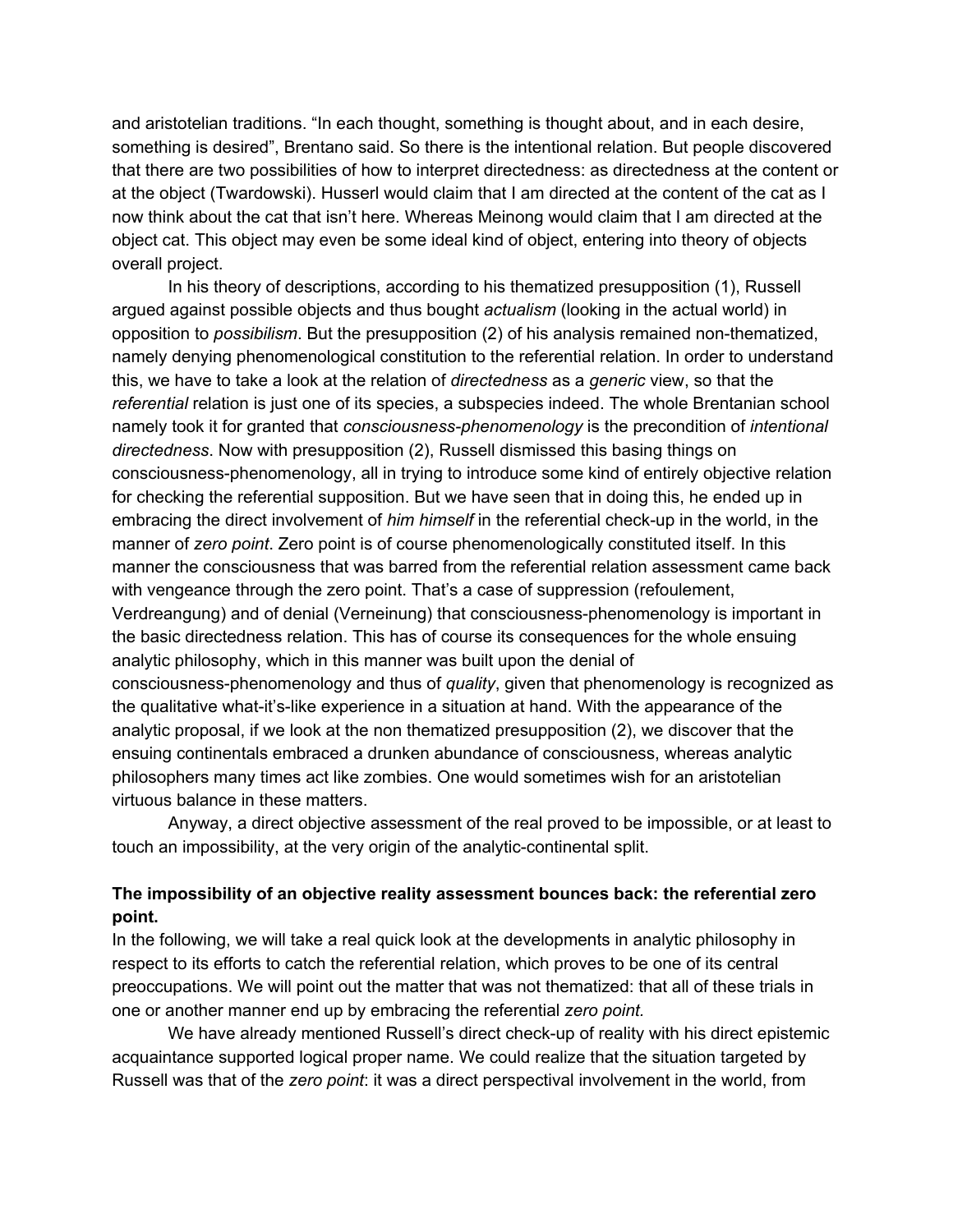which the language was expelled. But the perspective was subjectively supported and consciousness-phenomenology constituted, as we may presume.

Take a look at Kripke now, who tried to secure referential relation with the causal chain supporting proper name as rigid designator, at the expense of descriptions. What we may call relation of directedness, from our generic perspective, was supposed to extend itself over all possible worlds. And it was anchored in the *original situation* of baptism (name Aristotle then comes to our usage through causal chain stretching itself up to our situation). It is not difficult to see that this causal chain and social transmission supported story is again based in the *zero point* situation of baptism. Rigid designators are supposed to connect with this zero point perspectival and phenomenology constituted situation in the world.

Donnellan distinguished referential and attributive uses of descriptions, using such examples as success of referring to the man in question by providing description "The man drinking bacardi in the corner" despite that there is water in the man's glas. Demonstrative ingredient certainly gets involved into the situation.

Kaplan again dealt with *demonstratives* and with indexical expressions, claiming that these evade classification into the realm of Fregean senses. It is fair to say that demonstratives and indexicals (expressions such as "here", "now", "I" that systematically change reference as depending on context) both are a part of the *zero point* phenomenology constituted relation.

Evans claimed that Fregean senses allow for inclusion of indexicals. In this, he clinged to the informational externalistically inspired relation. This kind of relation again aims at the perspectival and phenomenology constituted zero point.

Putnam as well supported externalist direct relation to the source of natural kinds, such as DNA for some animal, or H2O for the water, which is available to experts, in opposition to the stereotypes that are a folk psychological manner to approach concepts (drinking, transparent stuff, to be found in seas and lakes as the stereotype for water). The expert relation again ultimately points to the zero point situation into which an expert is involved, that secures the referential claim.

People such as P.F. Strawson invoked communication-intention side of the linguistic pragmatic engagement, the conversational implicatures involved into it (Grice). All these attempts should be evaluated as partial characterizations of the holistic situation supporting the zero point phenomenological constitution.

#### **Truth as direct and as an indirect correspondence.**

Ordinary language somehow was not center of the picture though. Tarski for example proposed an approach to truth, which of course is a semantic story. Frege took all true sentences to refer to Truth as an ideal object, whereas all false sentences would refer to Falsity. Tarski again proposed a direct check-up of semantic value in the world, with his formula

(T) 'p' is true iff p.

This means that a proposition in language (this is why there are quote signs around proposition 'p' on the left hand side, "The cat is on the mat") happens to be true just in case there is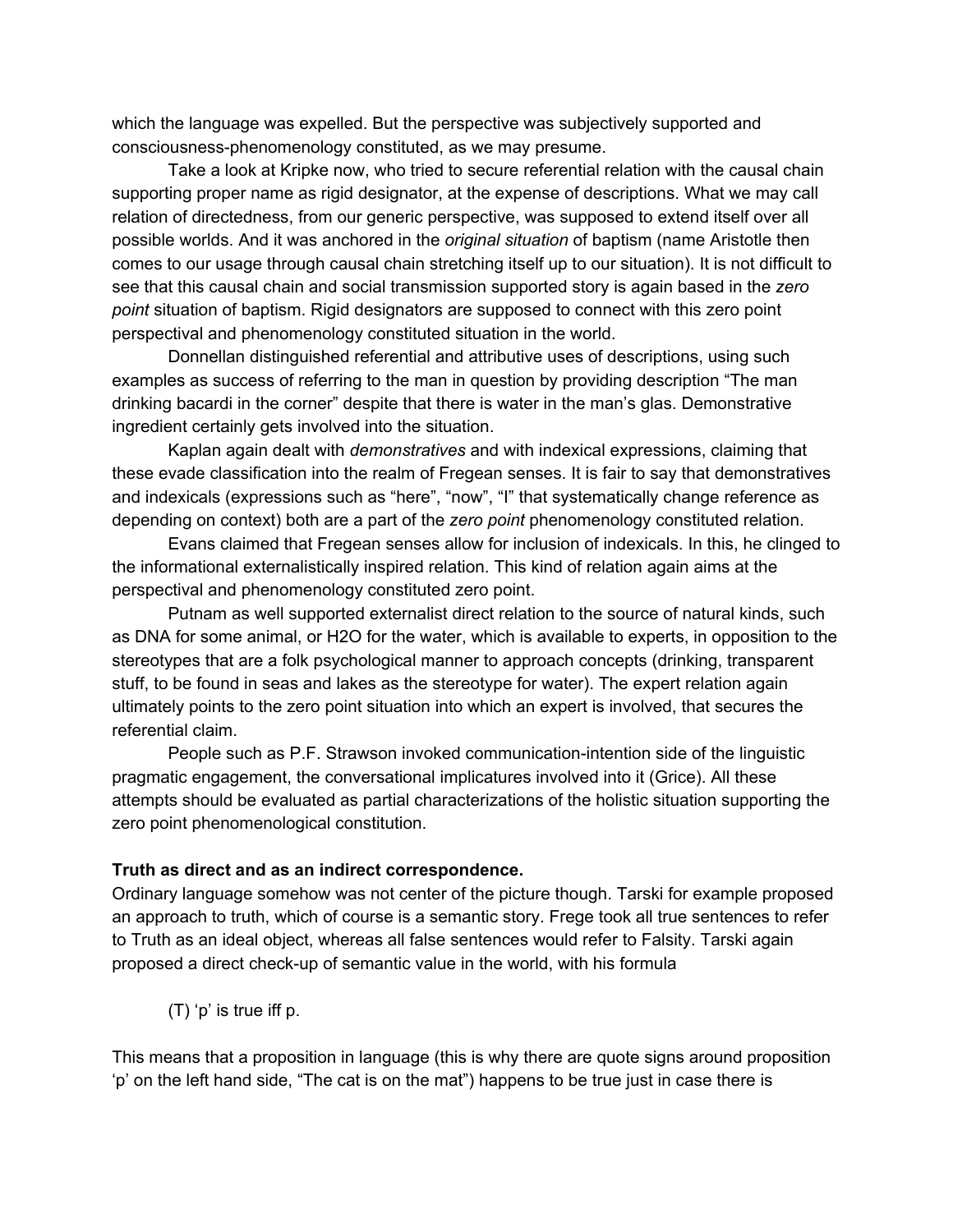correspondence to it in the world (p: the cat really happens to be there in the world, and it is seated upon the mat).

Notice that truth as correspondence again aims at the zero point situation: in order to check up the correspondence assertion value, one has to perspectively take a look at the world and verify assertion. This approach already involves language (as opposed to the earlier logical proper name).

Davidson now took Tarski style approach to truth as correspondence and tried to apply it to natural language, so that *semantics for natural language* would be the outcome. This is curious, for the recipe was now to use artificial language in order to establish semantics of natural language.

As we met truth as correspondence, we could constate that it as well aims at direct relation to the world, according to the referential zero point strategy (the reference now compositionally extending to sentences from the earlier names).

But there are some hurdles around for such truth as direct correspondence approach. Special composition question is the first. Suppose that there are atomic parts in the world, as recognized by the science of physics; call them atoms. The question is then when do these parts form an entity. One answer, promoted by Peter van Inwagen, is that parts mereologically form an entity just in case there is the principle of Life supporting this composition. But if this is true, cars and stones do not ultimately exist. The next problem for truth as direct correspondence is vagueness: if cats are vague, and there is no vagueness in the world (vagueness is then just in language-thought, as these are normatively constituted, as against the world), then there aren't any cats either to which sentences mentioning them would refer. Then we also mention metaphysically lightweight posits, such as universities and symphonies. A Rylean visits university and says "I saw people, students and teachers, buildings and tables and the stuff -- but where the hack is University? I didn't see no University". The sentence

(B) Beethoven's fifth symphony has four movements.

seems to be true. But one can find not movements or symphonies in the world.

Taking into account all of what was just said, one may rather opt for an account of *truth as indirect correspondence* than for the former account of truth as direct correspondence. The truth-maker of sentences would then be the World, in an indirect manner, depending upon the contextual circumstances. Now these contextual circumstances may again point to the phenomenology constituted zero point.

#### **Chromatic illumination and illuminating reasons.**

Some of our thoughts may have been negative, in the sense that we have questioned the direct referential approach, substituting it with the generic *directedness* phenomenology constituted zero point setting.

Now, zero point allows for an indirect effectivity in the direct situation that we encounter. One can illustrate this by mentioning a technique that is ubiquitous in paintings: chromatic illumination. We thereby mean that the illumination that is apparent in a painting is not depicted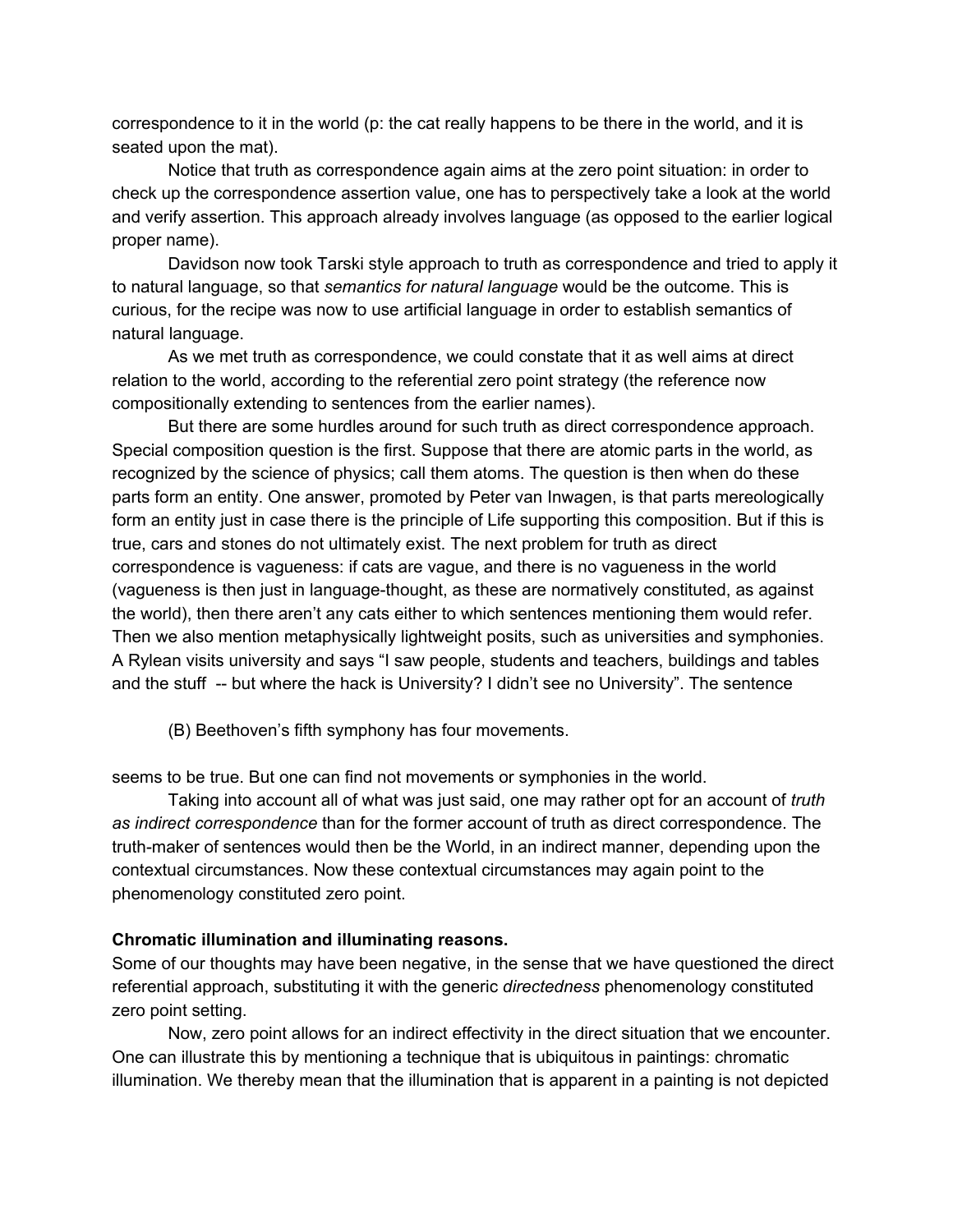in respect to its source. The source that illuminates the scene is many times outside of the painting, all in that it conveys its qualitative impact upon that scene, in an indirect manner.

Several times, there are requirements in philosophy to involve reasons in an explicit and direct manner. Or, it is then argued, reasons are not really constitutive if they are not directly involved into the situation at hand. Social intuitionism claims this about moral judgments that according to it are emotionally driven, whereas reasons only come about as post hoc confabulations. As against this one may well affirm that reasons are effective in our moral judgments, but that they illuminate the scene from the background, and not in a direct manner. We think that all this is compatible with the zero point qualitative phenomenology constitution setting.

### **Referential zero point in the artistic practice.**

A look at the zero point setting such as it appears in the artistic practice is now needed. We can provide several illustrations. Our inquiry can be guided by the following questions:

(1') How does artistic practice seize the world, refer to it, is directed at it? Is this relation possible?

(2') How does qualitative phenomenology-consciousness inspire artistic practice?

(3') What does the zero point, one's direct referential involvement into the situation, contribute to this?

Notice that questions (1') and (2') kind of mirror presuppositions (1), (2) of the suppression and denial involving zero point. Question (3') refers to the zero point in a direct manner, aiming at the artistic practice.

# **References**

Austin, J.L. (1976). *How to do Things with Words*. Oxford UP.

Brentano, Franz (2008). *Psychologie vom empirischen Standpunkte*. Ontos Verlag.

Davidson, Donald (2001). *Inquiries into Truth and Interpretation*. Oxford: Clarendon Press.

Donnellan, Keith (1966). Reference and Definite Descriptions. *The Philosophical Review* 75: 281-304.

Frege, Gottlob (1879). Begriffsschrift: eine der arithmetischen nachgebildete Formelsprache des reinen Denkens. Halle.

Frege, Gottlob (1892). Ueber Sinn und Bedeutung. Zeitschrift fuer Philosophie und philosophische Kritik. NF 100: 25-50.

Grice, Paul (1975). *Logic and Conversation*. In P. Cole ed. *Syntax and Semantics* 3. New York: Academic Press.

Horgan, Terry and Nichols, Shaun (2015). *The Zero Point and I.*

Horgan, Terry and Potrc, Matjaz (2010). The Epistemic Relevance of Morphological Content. *Acta analytica* 25: 155-173.

Horgan, Terry and Tienson, John (2015). Phenomenal Intentionality and Intentionality Holism.